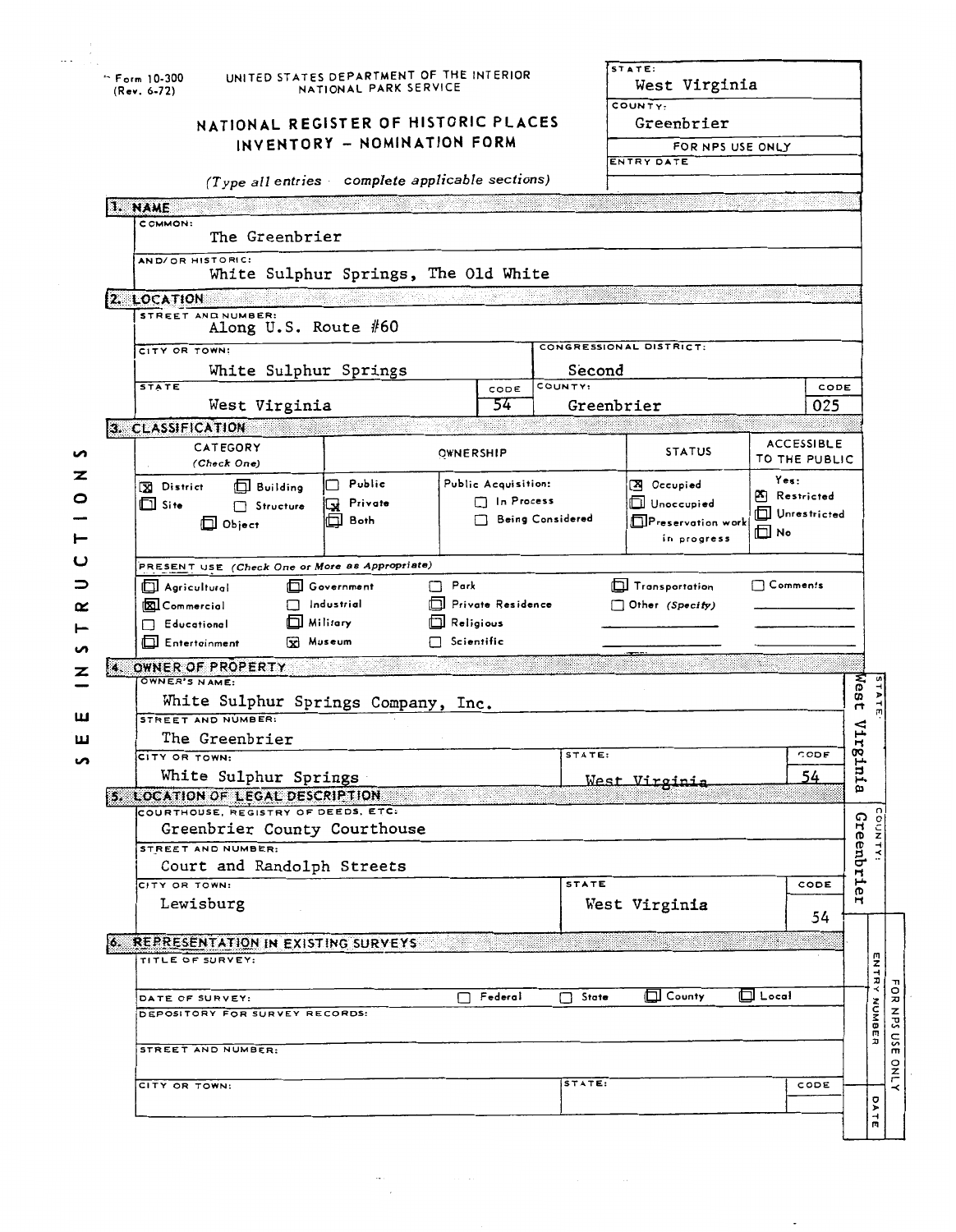7. DESCRIPTION

|                  | (Check One)       |        |           |              |                |                         |  |  |
|------------------|-------------------|--------|-----------|--------------|----------------|-------------------------|--|--|
| <b>CONDITION</b> | $R$ Excellent     | □ Good | □ Fair    | Deteriorated | $\sqcap$ Ruins | Unexposed               |  |  |
|                  | (Check One)       |        |           |              | (Check One)    |                         |  |  |
|                  | <b>Ed</b> Altered |        | Unaltered |              | Moved          | <b>To Original Site</b> |  |  |

The main entrance of The Greenbrier complex is off U.S. Route 60 at the west end of the town of mite Sulphur Springs. As you pass through the gate and turn west, the impressive facade of the massive central building pleasingly greets and invites.

The 250-room nucleus of the Georgian-style structure was opened in 1913. On the ground floor level are the lobbies, business offices and numerous shops. The floor next above includes such public rooms as the auditorium and the Cameo Ballroom. The five upper floors of the original section and additions contain 650 guest suites.

The North and Virginia wings have been added to the main building, and the West Virginia Building, which houses the Greenbrier Clinic, was built behind and to the west of the latter in 1962.

The cottage rows and the president's Cottage Museum face the hotel in a semicircle from the west to the north and east. Surrounding all of the buildings are lovely expanses of lawns dotted with shrubs and gardens. Some gardens are formal, but much of the beauty of the Greenbrier is the informality of the Howard's Creek Valley with its mountain background.

Three major springs flow on the grounds: the black sulphur (over which the famous 1830's pavilion was constructed), the white sulphur chalybeate and the white sulphur. All have a geological horizon of Marcellus Shale and temperatures of 60" F. to 64" F. The white sulphur chalybeate is the only one which has produced acid samples, while the others are generally sulphuretted, calcic and saline or alkaline.

#### THE GREENBRIER

Shortly after the Chesapeake and Ohio Railway Company purchased the resort property in 1910, it secured New York architect Frederick Junius Sterner to design a structure to take its place beside the famous "Old White" main hotel. Completed in 1913, this seven-story Georgian building impressed all who looked upon its proportions. The central entrance projects from the facade a bit further than the collonade which runs the length of the front and is supported by broad pillars rising two stories to an arched cap on top of which are four-story columns which support a high pediment. This pediment is adorned in its center by a geometricallydivided oval. **A** cornice runs the length of the building between the sixth and seventh floors. The proportions are better realized when one considers that the structure housed 250 bedrooms besides the numerous public rooms on the two lower floors.

Over the years this has remained the center of the Greenbrier complex, undergoing redecoration on occasion and having a covered passenger embarkation area added after World War II. The Bath Wing adjoined when the structure was first built and a North Wing (1931), Virginia Wing (1931), West Wing (1954) and Old White Club (1957) have been attached, but all are in keeping with architectural features of the original.

 $\mathbf{v}$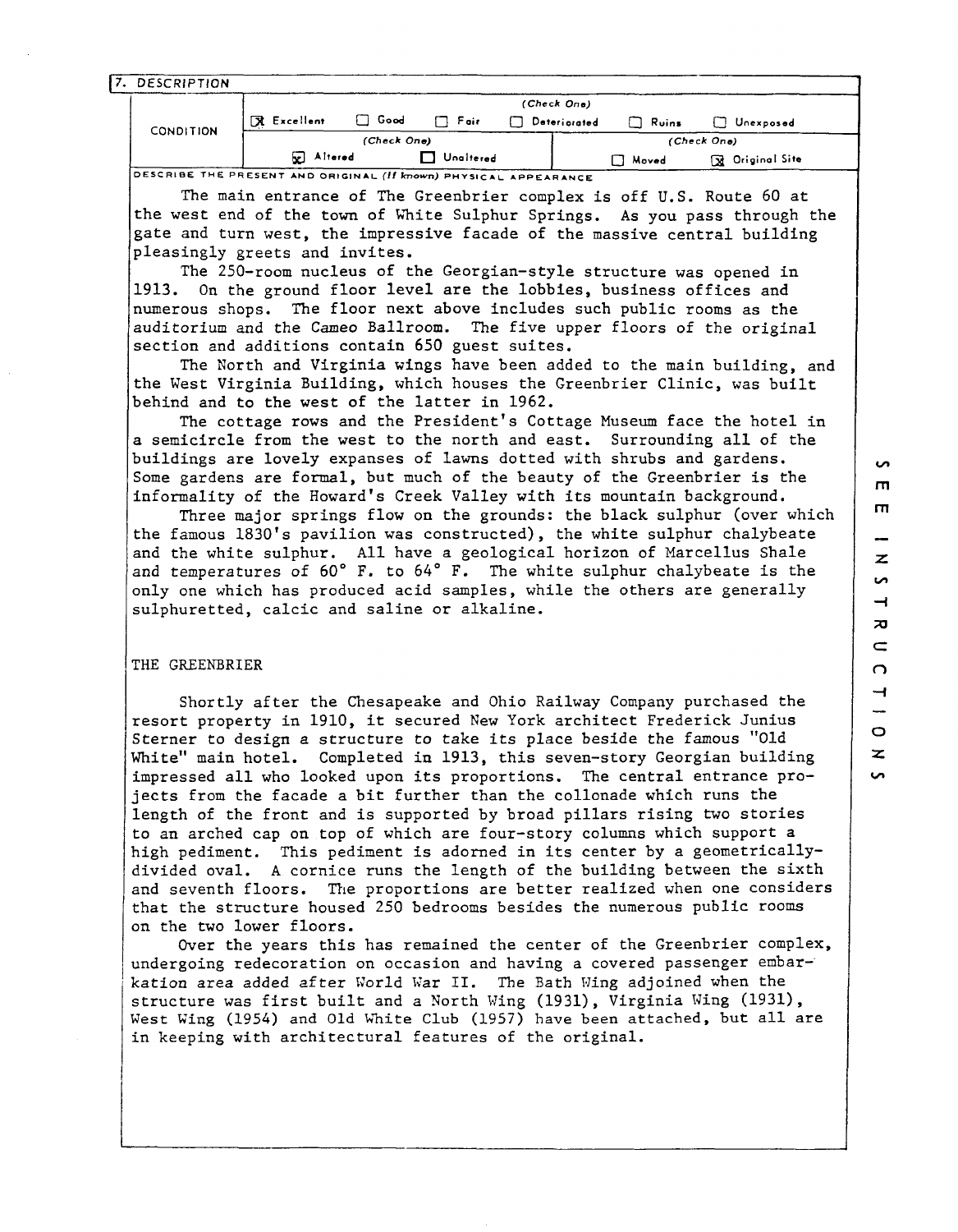| PERIOD (Check One or More as Appropriate)                |                    |                      |                              |
|----------------------------------------------------------|--------------------|----------------------|------------------------------|
| Pre-Columbian                                            | 16th Century       | 18th Century<br>X    | 20th Century<br>$\mathbf{x}$ |
| 15th Century                                             | 17th Century       | 19th Century<br>53   |                              |
| SPECIFIC DATES) (If Applicable and Known)                |                    |                      |                              |
| AREAS OF SIGNIFICANCE (Check One or More as Appropriate) |                    |                      |                              |
| Abor iginal                                              | <b>Education</b>   | X Political          | Urban Planning               |
| $\Box$ Prehistoric                                       | $\Box$ Engineering | $\Box$ Religion/Phi. | Other (Specify)<br>I I       |
| $\Box$ Historic                                          | Industry           | losophy              |                              |
| Agriculture<br>L.                                        | Invention          | $\Box$ Science       |                              |
| Architecture<br>ГX.                                      | X Landscape        | $\Box$ Sculpture     |                              |
| Art<br>n                                                 | Architecture       | └── Social/Human-    |                              |
| Commerce                                                 | Literature<br>1 I  | itarian              |                              |
| Communications                                           | X Military         | Theater<br>. .       |                              |
| Conservation                                             | Music              | Transportation       |                              |

**STATEMENT OF SIGNIFICANCE** 

The Greenbrier resort complex has a long history as a place of rest and relaxation. Prior to the Civil War it was a haven for the Southern 'upper crust'and attracted several United States presidents. The natural setting and formal gardens complemented the fine lines of its early cottages, The Old White hotel and The Greenbrier itself after 1913. The resor was on the path of Federals and Confederates during the Civil War and served as an internment center and military hospital during World War 11. Impressive as the structures have been over the years, the people who have visited and the uses to which the area has been put all contribute to the rich history of The Greenbrier.

The land on which part of the resort is built was first claimed about 1750 by Nicholas (Nathaniel) Carpenter through "tomahawk title" or "corn rights." Claims against the holding were settled in 1784, but Michael Bowyer, son-in-law to Carpenter and then owner, did not find any reason to develop the area of mineral springs said to have been proven effective in 1778 by Mrs. Amanda Anderson who was cured of rheumatism by the waters.

With the opening in 1790 of what was later known as State Road, traveling across the mountains from eastern Virginia increased and a few buildings were constructed at White Sulphur Springs to house visitors. The real spur to business, however, was the opening of the James River and Kanawha Turnpike in 1824.

Among the first permanent structures at the present hotel site was Paradise Row, a group of attached cottages built about 1800. In 1809 a two-story tavern with rooms was constructed by Bowyer and a son-in-law, James Calwell, and around 1815 the Alabama Row was added. White Sulphur's reputation was spreading throughout the South by then, and the wealthy were attracted to a place zway from their nore isolated regions which offered a way of displaying their quality to social equals.

In 1816 the first private cottage of a grand scale was built by Stephen Henderson, a wealthy sugar planter from New Orleans. This twostory, colonnaded home in the Federal style is now known as the President's Cottage because of the many United States presidents who spent summers there and serves as a museum. (Martin Van Buren, John Tyler and Millard Fillmore used it as a summer White House. Fourteen other presidents have visited White Sulphur, eleven of these while in office; the first was Andrew Jackson and the last Lyndon B. Johnson.)

The James River and Kanawha Turnpike placed the resort on the main highway from eastern Virginia to Charleston and the Ohio area by 1824 and accessibility was greatly increased. The highway brought more planters and businessmen, including Baltimore lawyer John H.B. Latrobe, son of the

 $\sim$  $\overline{z}$  $\circ$  $\overline{\phantom{0}}$  $\cup$  $\Rightarrow$  $\alpha$  $\vdash$  $\overline{a}$  $\mathbf{z}$ ш ш ΩĎ,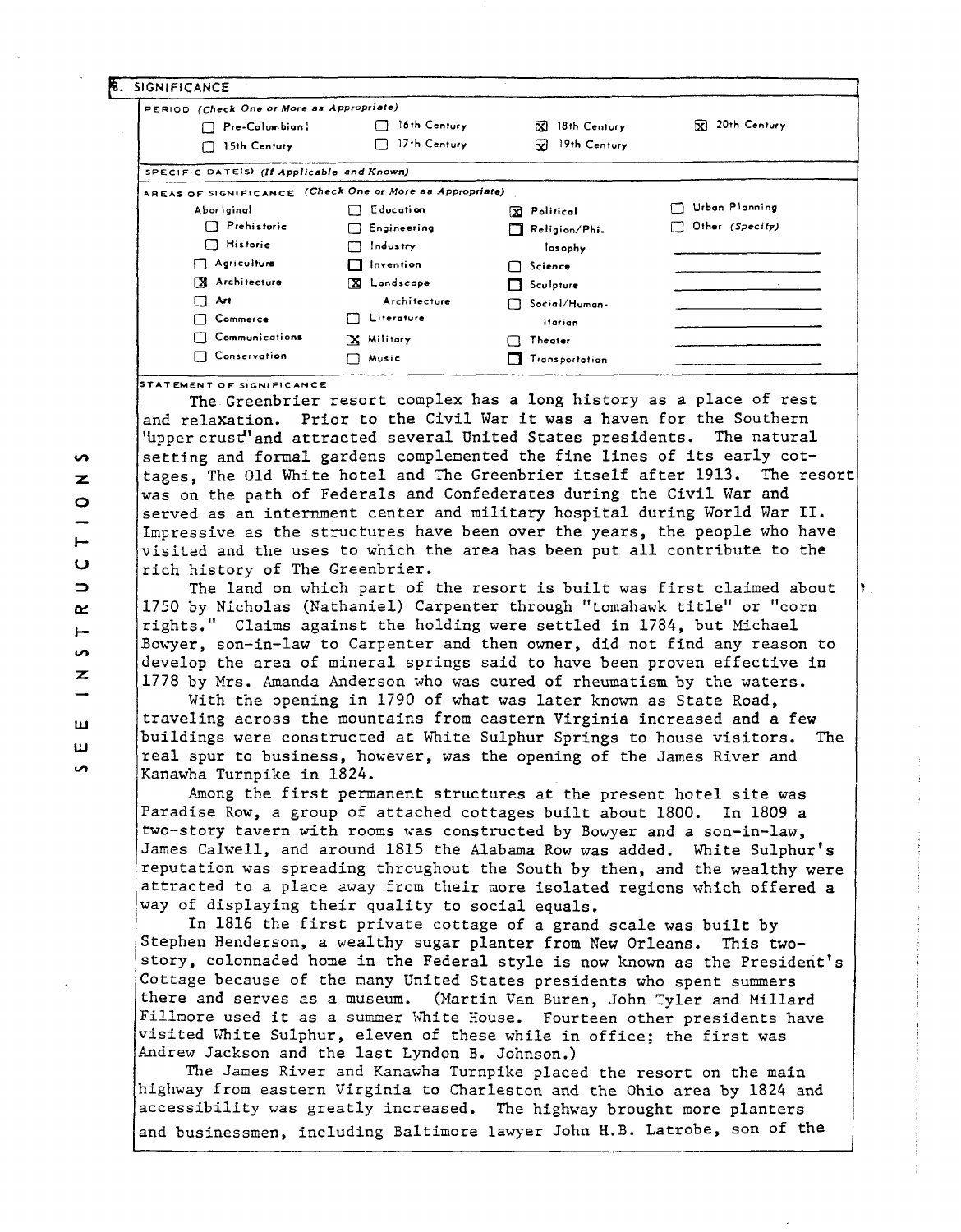| 9. MAJOR BIBLIOGRAPHICAL REFERENCES                                                                                              |             |                                                                              |                                            |           |  |
|----------------------------------------------------------------------------------------------------------------------------------|-------------|------------------------------------------------------------------------------|--------------------------------------------|-----------|--|
| Cooke, John Esten. "The White Sulphur Springs." Harper's New Monthly Maga-                                                       |             |                                                                              |                                            |           |  |
| zine, LVII (Aug. 1878), 337-56.                                                                                                  |             |                                                                              |                                            |           |  |
| MacCorkle, William A. The White Sulphur Springs. New York: Neale Publishing<br>Co., 1916.                                        |             |                                                                              |                                            |           |  |
| McDowell, Aubin Aydelotte, White Sulphur Springs as Known in History and                                                         |             |                                                                              |                                            |           |  |
| Tradition. Louisville: n.p., 1909.<br>Olcott, William, The Greenbrier Heritage. Philadelphia: Arndt, Preston,                    |             |                                                                              |                                            |           |  |
| Chapin, Lamb and Keen, 1967 (?)                                                                                                  |             |                                                                              |                                            |           |  |
| Price, Paul H., John B. McCue and Homer Haskins. Springs of West Virginia.                                                       |             |                                                                              |                                            |           |  |
| Morgantown, W.Va.: W.Va. Geological & Economic Survey, 1936. (pp. 4-6,                                                           |             |                                                                              |                                            |           |  |
| 10. GEOGRAPHICAL DATA<br>LATITUDE AND LONGITUDE COORDINATES<br>DEFINING A RECTANGLE LOCATING THE PROPERTY                        |             | ΟI<br>DEFINING THE CENTER POINT OF A PROPERTY                                | LATITUDE AND LONGITUDE COORDINATES         |           |  |
| CORNER<br><b>LONGITUDE</b><br>LATITUDE                                                                                           |             | R<br>LATITUDE                                                                | <u>OF LESS THAN TEN ACRES</u><br>LONGITUDE |           |  |
| $\mathsf{Degrees}$ Minutes Seconds $\mathsf{[Degrees]}$ Minutes Seconds                                                          |             | Degrees Minutes Seconds                                                      | Degrees Minutes Seconds                    |           |  |
| $37 - 47 - 19 - 80 - 18 - 46$<br>NW<br>$37 \cdot 47 \cdot 26 \cdot 80 \cdot 18 \cdot 38 \cdot$<br>NE.                            |             | $\circ$<br>$\mathbf{r}$                                                      |                                            |           |  |
| $37 \cdot 47 \cdot 15 \cdot 80 \cdot 18 \cdot 20$<br>SE.                                                                         |             |                                                                              |                                            |           |  |
| $3\frac{1}{2}$ 47, 08, 1<br>$80$ $\bullet$ $18 \cdot 28$ $\bullet$<br><b>SW</b>                                                  |             |                                                                              |                                            |           |  |
| APPROXIMATE ACREAGE OF NOMINATED PROPERTY:<br>LIST ALL STATES AND COUNTIES FOR PROPERTIES OVERLAPPING STATE OR COUNTY BOUNDARIES |             | 35 Acres                                                                     |                                            | ທ         |  |
| STATE:                                                                                                                           | CODE        | COUNTY                                                                       |                                            | ш<br>CODE |  |
|                                                                                                                                  |             |                                                                              |                                            | m         |  |
| STATE:                                                                                                                           | <b>CODE</b> | COUNTY:                                                                      |                                            | CODE      |  |
| STATE:                                                                                                                           | CODE        | COUNTY:                                                                      |                                            | z<br>CODE |  |
|                                                                                                                                  |             |                                                                              |                                            | n         |  |
| STATE:                                                                                                                           | CODE        | COUNTY:                                                                      |                                            | ᅴ<br>CODE |  |
| 11. FORM PREPARED BY                                                                                                             |             |                                                                              |                                            | ᅍ<br>c    |  |
| NAME AND TITLE:                                                                                                                  |             |                                                                              |                                            | C.        |  |
| C.E. Turley, Field Agent and James E. Harding, Research Analyst<br>ORGANIZATION                                                  |             |                                                                              |                                            |           |  |
| West Virginia Antiquities Commission                                                                                             |             |                                                                              | February 4, 1974                           |           |  |
| STREET AND NUMBER:                                                                                                               |             |                                                                              |                                            | O         |  |
| Old Mountainlair, West Virginia University                                                                                       |             |                                                                              |                                            | z<br>CODE |  |
| CITY OR TOWN:<br>Morgantown                                                                                                      |             | <b>STATE</b><br>West Virginia                                                |                                            | n<br>54   |  |
| 12. STATE LIAISON OFFICER CERTIFICATION                                                                                          |             | NATIONAL REGISTER VERIFICATION                                               |                                            |           |  |
|                                                                                                                                  |             |                                                                              |                                            |           |  |
| As the designated State Liaison Officer for the Na-                                                                              |             |                                                                              |                                            |           |  |
| tional Historic Preservation Act of 1966 (Public Law                                                                             |             | I hereby certify that this property is included in the<br>National Register. |                                            |           |  |
| 89-665), I hereby nominate this property for inclusion                                                                           |             |                                                                              |                                            |           |  |
| in the National Register and certify that it has been<br>evaluated according to the criteria and procedures set                  |             |                                                                              |                                            |           |  |
| forth by the National Park Service. The recommended                                                                              |             | Director, Office of Archeology and Historic Preservation                     |                                            |           |  |
| level of significance of this nomination is:                                                                                     |             |                                                                              |                                            |           |  |
| Loc≱l<br>State<br>National                                                                                                       |             |                                                                              |                                            |           |  |
|                                                                                                                                  |             | Date                                                                         |                                            |           |  |
| $N$ ame                                                                                                                          |             | ATTEST:                                                                      |                                            |           |  |
| eonard M.<br>Davis                                                                                                               |             |                                                                              |                                            |           |  |
| State Historic Preservation<br>Title                                                                                             |             |                                                                              |                                            |           |  |
| Officer                                                                                                                          |             |                                                                              | Keeper of The National Register            |           |  |
| Date May 9, 1974                                                                                                                 |             | <b>Date</b>                                                                  |                                            |           |  |
|                                                                                                                                  |             |                                                                              | GPO 931-894                                |           |  |

 $\bar{a}$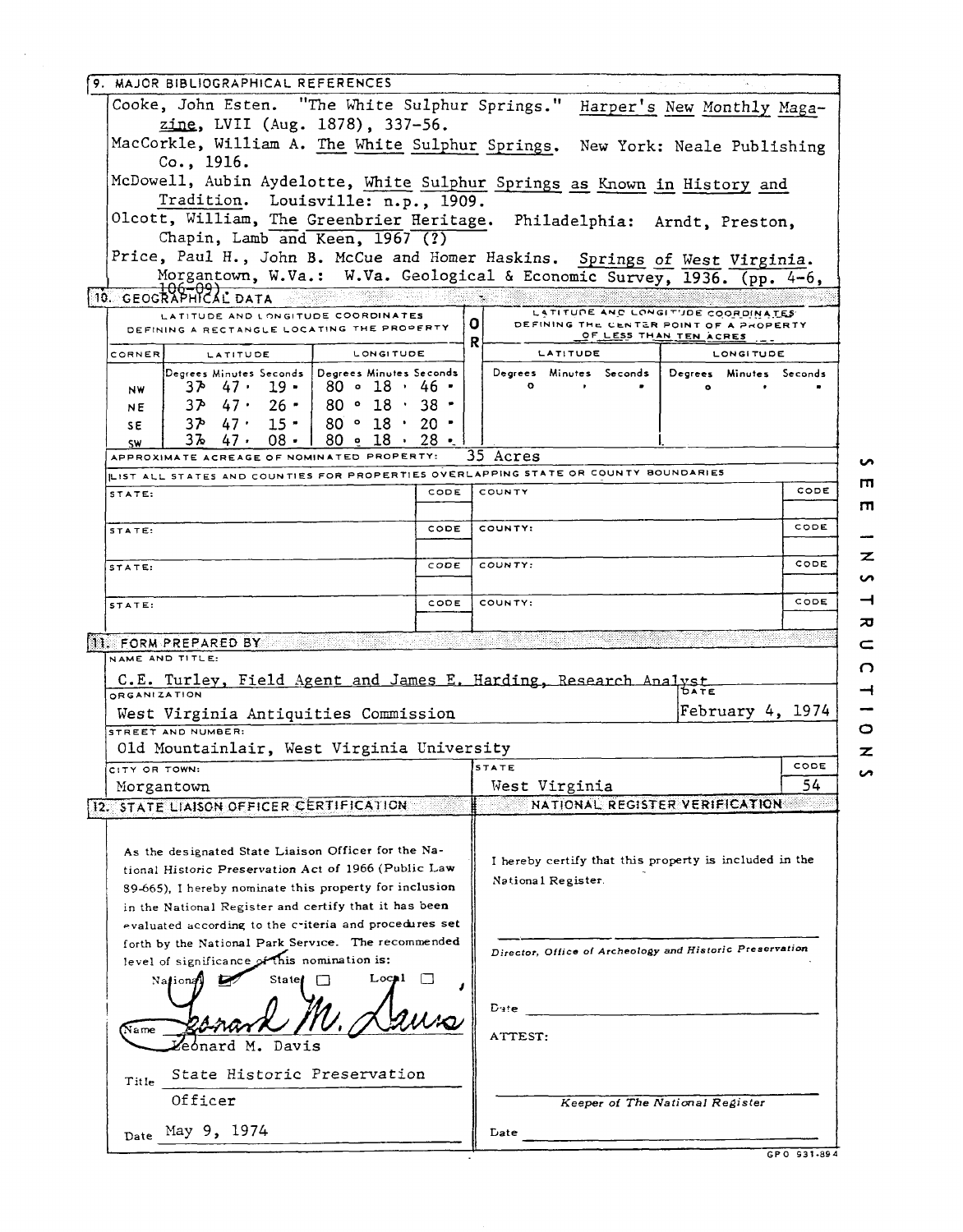#### **Form 10-300a UNITED STATES DEPARTMENT OF THE INTERIOR**<br>(July 1969) **NATIONAL PARK SERVICE NATIONAL PARK SERVICE**

## **NATIONAL REGISTER OF HISTORIC PLACES**

# **INVENTORY** - **NOMINATION FORM**

**STATE** West Virginia COUNTY Greenbrier FOR NPS USE ONLY -- **ENTRY NUMBER DATE**  I

*(Con tinuation Sheet)* 

*(Number* **all** *enttlea)*  7. DESCRIPTION (Continued)

## PRESIDENT'S COTTAGE

The President's Cottage was first constructed as a private residence in 1816 by Stephen Henderson, a wealthy New Orleans sugar planter. Since the building has been used as a vacation residence by several United States presidents while in office, it has been named in honor of the high office of these distinguished guests. The structure stands as nearly faithfully to the original as possible, but two rooms were added to the four-room, two-story Federal-type building at a much later date than 1816 and the present stairway was redesigned in the early 1930's when the cottage was restored and converted to a museum of the resort and its guests. Large first and second floor porche grace the front, each having a balustrade running completely around except for the opening of the exterior entrance stairway. Six columns extend from the first floor porch to support the second and from it to support the sloping roof which is attached to the main, ridged roof at a slight angle. The house is of brick construction and painted white. **A** large front door with sidelights and a ten-sectioned lunette at its top dominate the front. In 1957 a second restoration was completed; the porches were rebuilt and the lower floors replaced.

## THE SPRING HOUSE

The trademark of The Greenbrier is the Spring House, a dome supported by twelve columns, which covers the opening of the black sulphur spring. Built in the 1830's, it was originally topped with a life-size statue of Hygeia, goddess of health. After this disappeared during the Civil War, it was replaced by an equally large Hebe, the cup-bearer and goddess of youth.

### THE ROW COTTAGES

The cottages were the original guest residences of the complex. Paradise Row, a group of attached cottages built around 1800, was the first commercial housing outside of some private log cabins and was soon joined by Alabama Row (about 1815), the group of attached-cottages which today serves as the resort's Creative Arts Colony. Alabama's interior had hand-pegged floors and was graced on the exterior by spacious piazzas. South Carolina Row was started around 1830, but the rage for private, individual cottages came in with the first of Baltimore Row. Begun by John H.B. Latrobe, son of American architect Benjamin Latrobe, in 1832, these buildings are in an architectural pattern known as "Old White Cottages." Each has a high porch approached by steps. The hipped roof extends over the porch and is supported across the entire front and a portion of each side by columns. "G" cottage in Baltimore Row is commonly called Lee Cottage, for General Robert E. Lee lived there while at The Greenbrier in the late 1860's. Tansas and Georgia rows were added later in a style similar to Baltimore, and Louisiana is of the attachedcottage style. The cottages have had modern conveniences added and rebuilding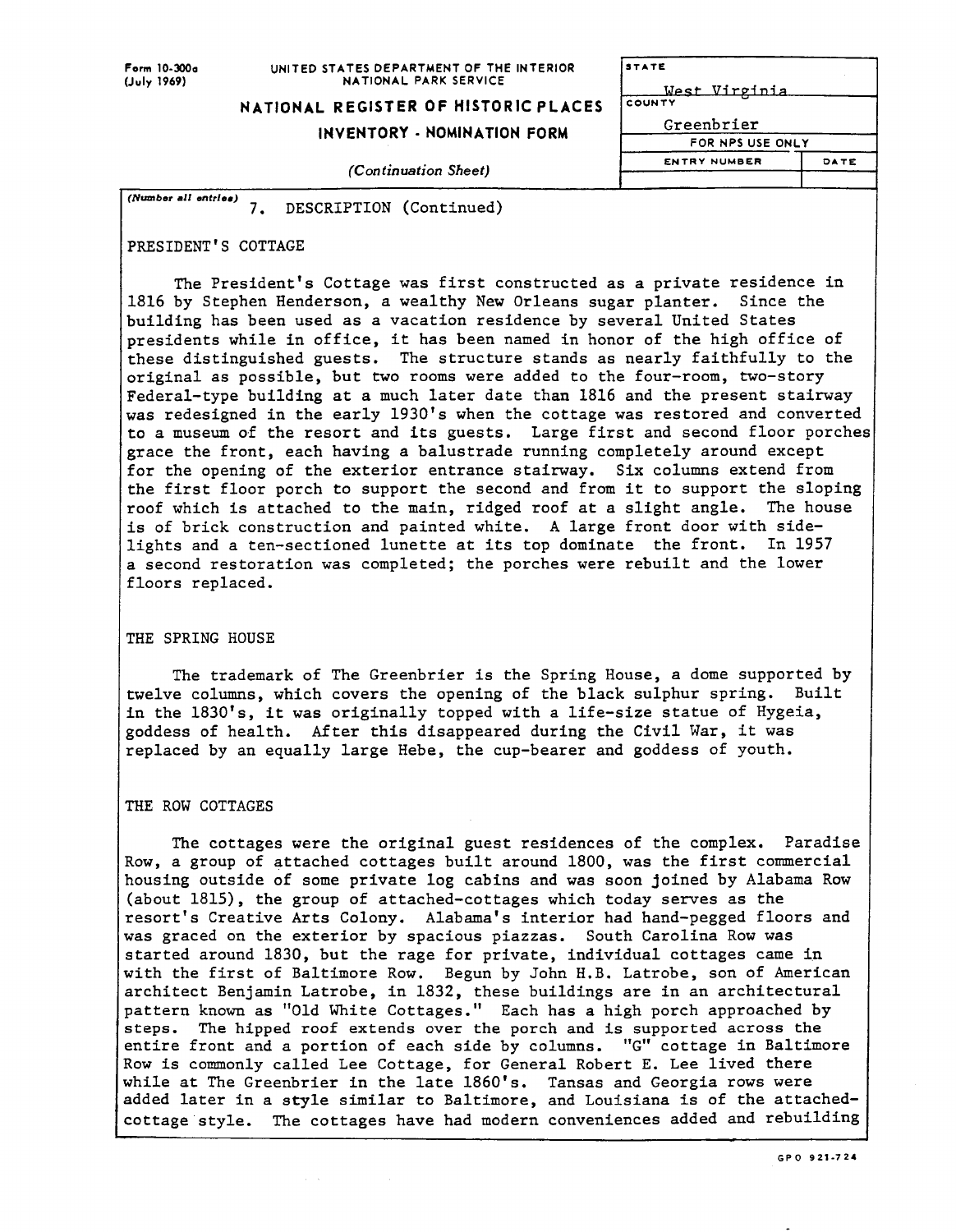#### **Form 10-300s UNITED STATES DEPARTMENT OF THE INTERIOR**<br>(July 1969) **BATIONAL PARK SERVICE NATIONAL PARK SERVICE**

**STATE**  West Virginia

**1 I** 

**ENTRY NUMeER** 

I

## **NATIONAL REGISTER OF HISTORIC PLACES**

# INVENTORY - NOMINATION FORM FOR NPS USE ONLY

**'OUNTY**  Greenbrier

**J**   $\exists$ 

**DATE** 

I

**(Continuation** *Sheet)* 

*(Number* **a11 entrle.)** 7. DESCRIPTION (Continued)

work has been done both inside and out, but the overall lines and style have not changed greatly over the years.

## 8. SIGNIFICANCE (Continued)

famous American architect Benjamin Latrobe. He helped develop the Baltimore-Row type cottage of the 1830's with their wide porches and luxurious settings. **A** pavilion marking a mineral sprtng became the trademark of the resort and, topped by Hygeia, the goddess of health, a monument to Southern grace and affluency.

The success of the Baltimore-Row design and increase in guests led James Calwell to have several other rows of cottages built of similar design, including Tansas, South Carolina and Georgia, all constructed before 1850.

As a gathering place for ante-bellum aristocratic Southern families, White Sulphur Springs hardly knew an equal. The magnificence reached its height in 1858 with the opening of The White (later called The Old White) central hotel which could house about 700 guests and had large dining areas and ballrooms. The building was 450 feet in length, and Southern belles graced the floor of this "dancingest resort in the country." More than 300 feet long and 120 feet wide, the dining room could seat about 1200 guests at one tine. By the time of the Civil War, the complex could accommodate over 2000.

The spa was visited by the height of royalty in 1860 when "Baron Renfrew," the name used by the then Prince of Vales and later King Edward VII of the United Kingdom, vacationed there. Lord Morpeth was the first of the British aristocracy to stay in 1842, and the list has since included Edward VIII (Duke of Windsor). Since 1948, The Greenbrier has welcomed Jawaharlal Nehru and Prince Rainer and Princess Grace of Monaco, continuing a timehonored tradition of royal grandeur.

With the Civil War came occupation of the site by both Union and Confederate. It was used as a hospital and headquarters area and nearly put to fire by Northerners under General David Hunter.

After the war, the complex attracted more guests from the North. Southerners, however, were still proud enough to stay at The Old White and its surrounding cottages, now in a Northern state. The doors reopened on June 18, 1867, but the man who renewed the life and stature of the resort arrived on July 24. This was Robert E. Lee who summered with his family at a Baltimore Row cottage in 1867, 1868, and 1869 and rode the trails on his famous horse, Traveller.

Collis P. Huntington opened his Chesapeake and Ohio Railway to White Sulphur Springs in 1870, and transportation to the resort became first rate (the private cars of some "robber barons" could be seen on a siding in the years to come). The railroader's interests expanded, and in 1910 the C *h* **0**  purchased the spa and secured Xew Pork architect Frederick J. Sterner to plan what became the central section of the present Greenbrier in 1913, a tall, columned, 250-room Georgian structure of magnificent proportions and design.

In 1922 The Old White could no longer meet fire regulations and had to be demolished. Its site is marked by a bronze plate. The Greenbrier was a 11 ikely successor, however, and its extent grew to about 600 rooms as wings of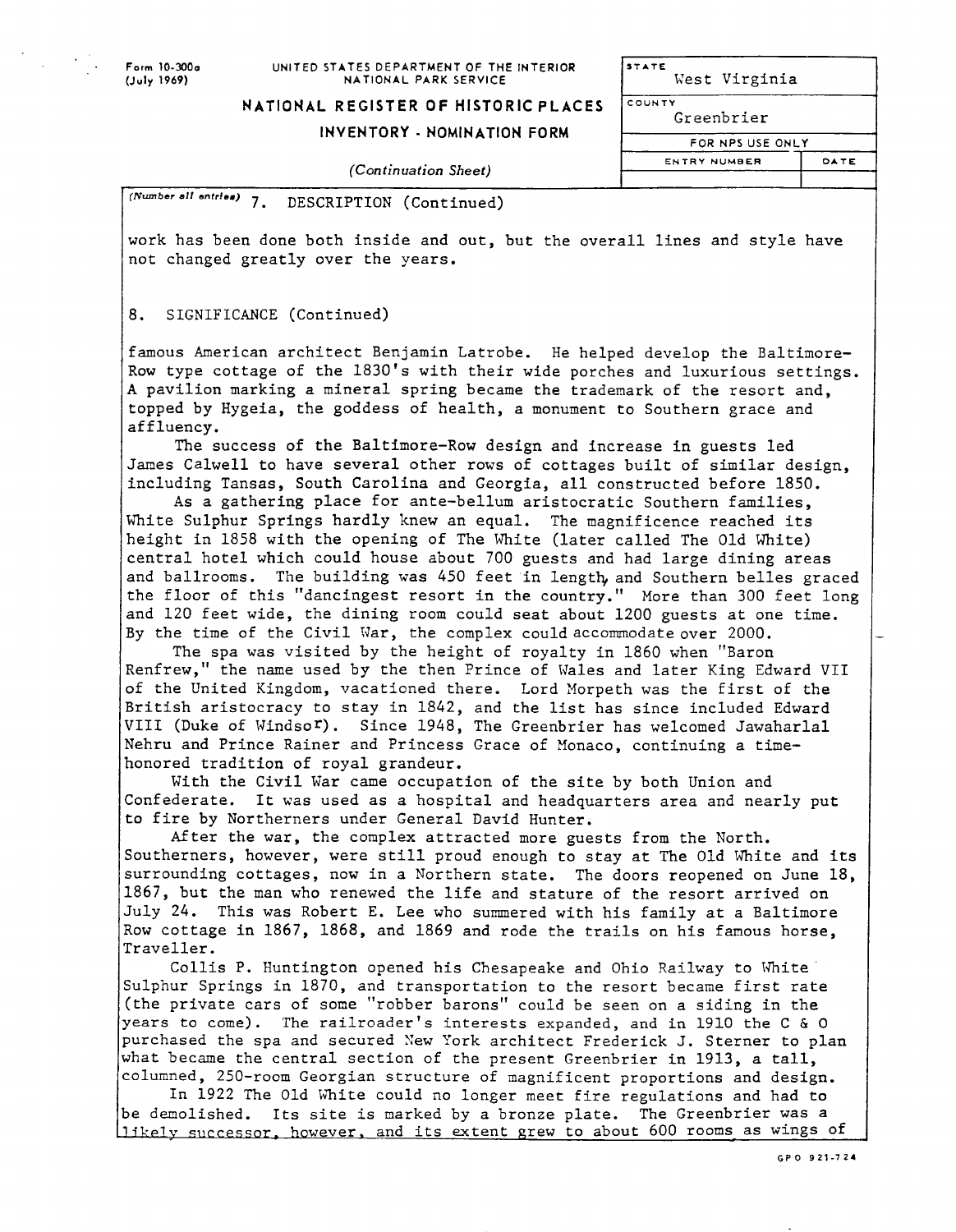## **Form 10-300e** UNITED STATES DEPARTMENT OF THE INTERIOR **STATE** (July 1969) **(JUIY 1969) NATIONAL PARK SERVICE** West Virginia

**NATIONAL REGISTER OF HISTORIC PLACES** 

# **INVENTORY** - **NOMINATION FORM**

Greenbrier **FOR NPS USE ONLY ENTRY NUMBER DATE** 

I

**(Continuation Sheet)** 

*(Number* **el1** *entriem)* 8. SIGNIFICANCE (Continued)

similar architectural design were added in 1931.

World War I1 witnessed a drastic change in the complex, for the all-out effort of the United States required that The Greenbrier be used as a temporary internment center for German and Japanese diplomats. The government purchased the resort in 1942 and converted it into the 2200-bed Ashford General Hospital. Many of its furnishings found their way to museums.

The Chesapeake and Ohio bought The Greenbrier again in 1946 and after renovation reopened it in 1948 to a new era of splendor and tradition. Beautiful gardens and open expanses as well as acres of native trees still dot the grounds as they have for over 150 years, the great hotel has continued to grow and the cottages serve guests as the history of bygone days flows from The Greenbrier. Memories of the numerous military and political leaders who once stayed here linger, but generals and presidents still come as they have done since the springs area began its attraction back in 1778.

9. MAJOR BIBLIOGRAPHICAL REFERENCES (Continued)

state of the control and

Rains, David. The History of the White Sulphur Springs and The Greenbrier and Cottages. Roanoke, Va.: The Greenbrier and Cottages, 1939.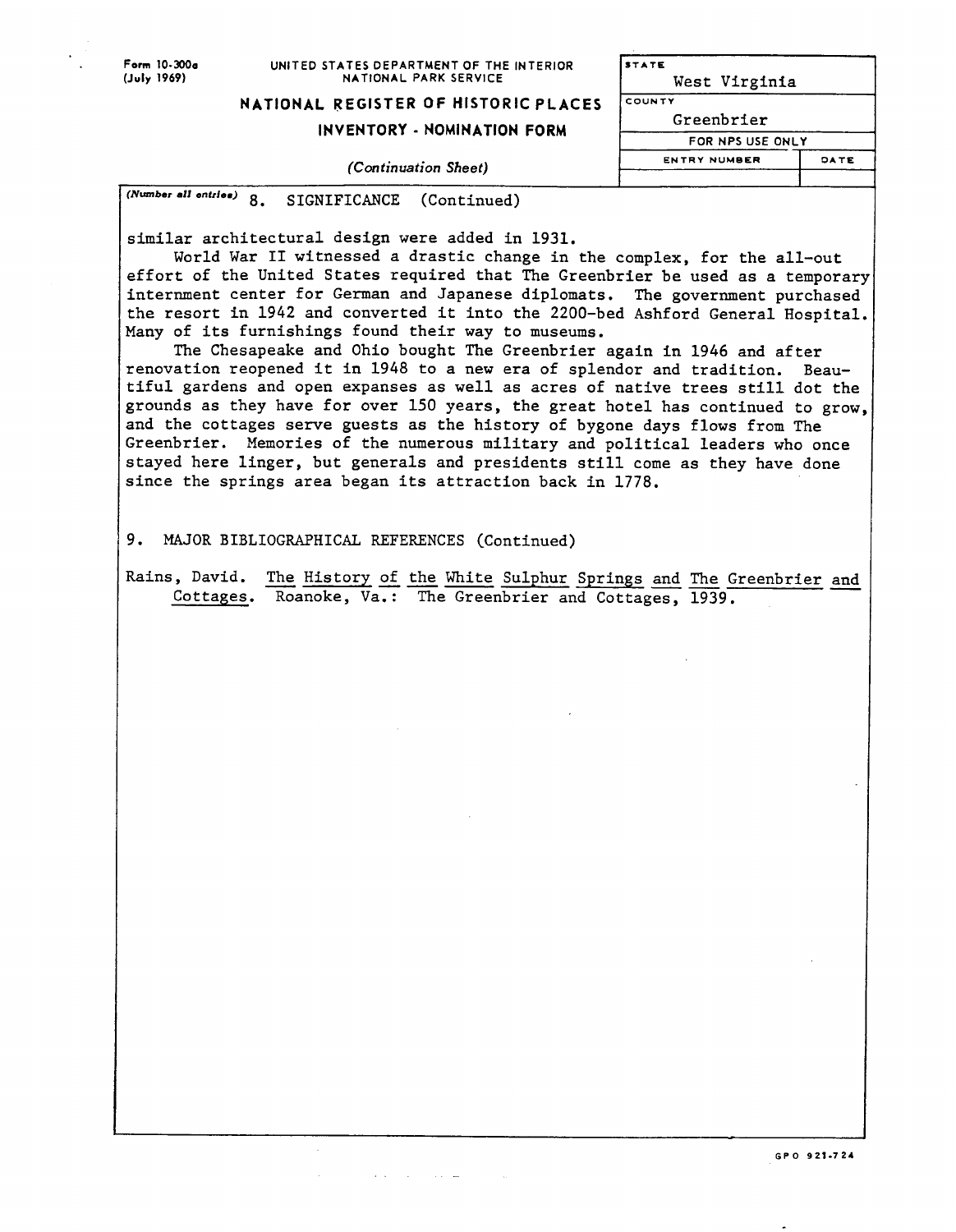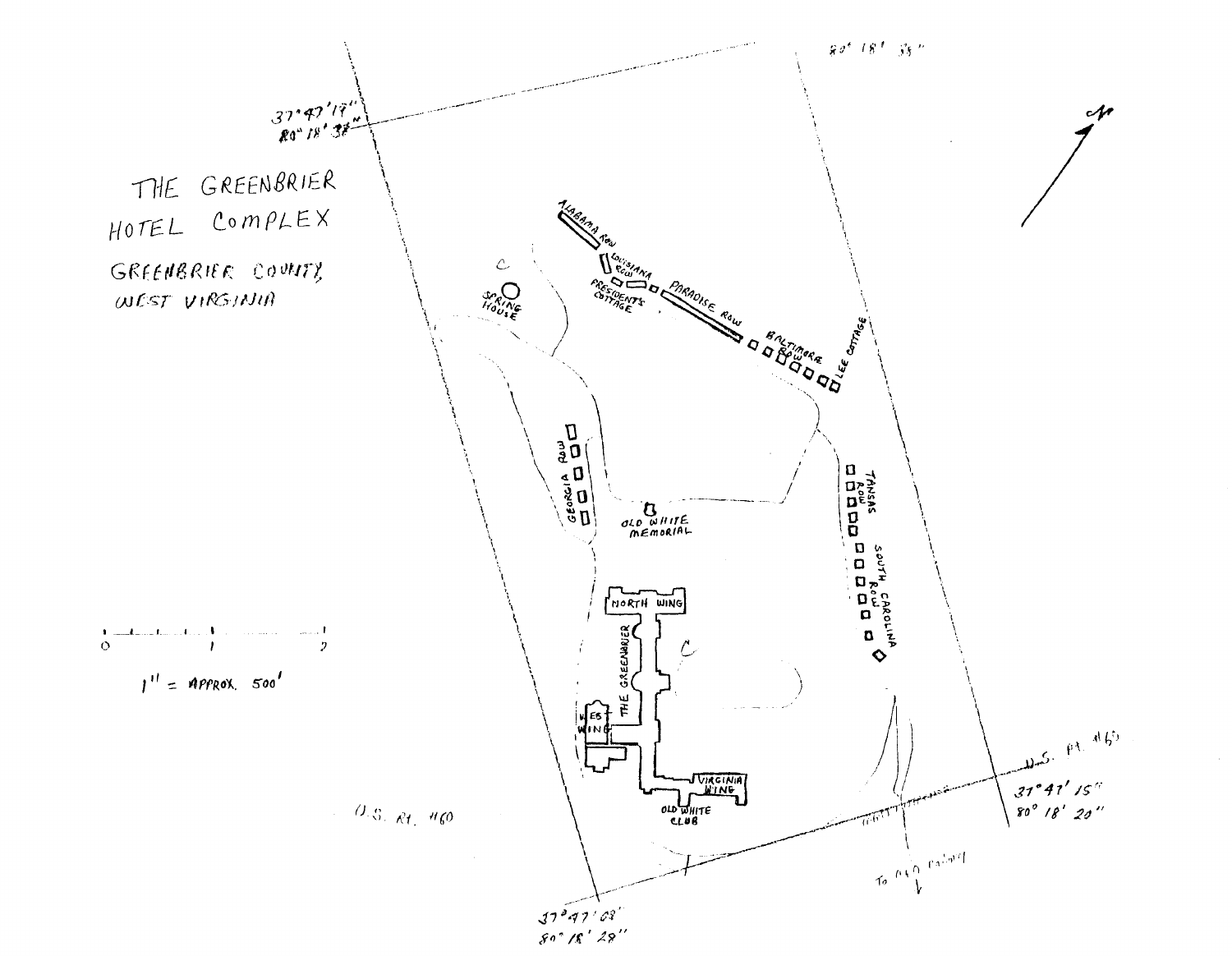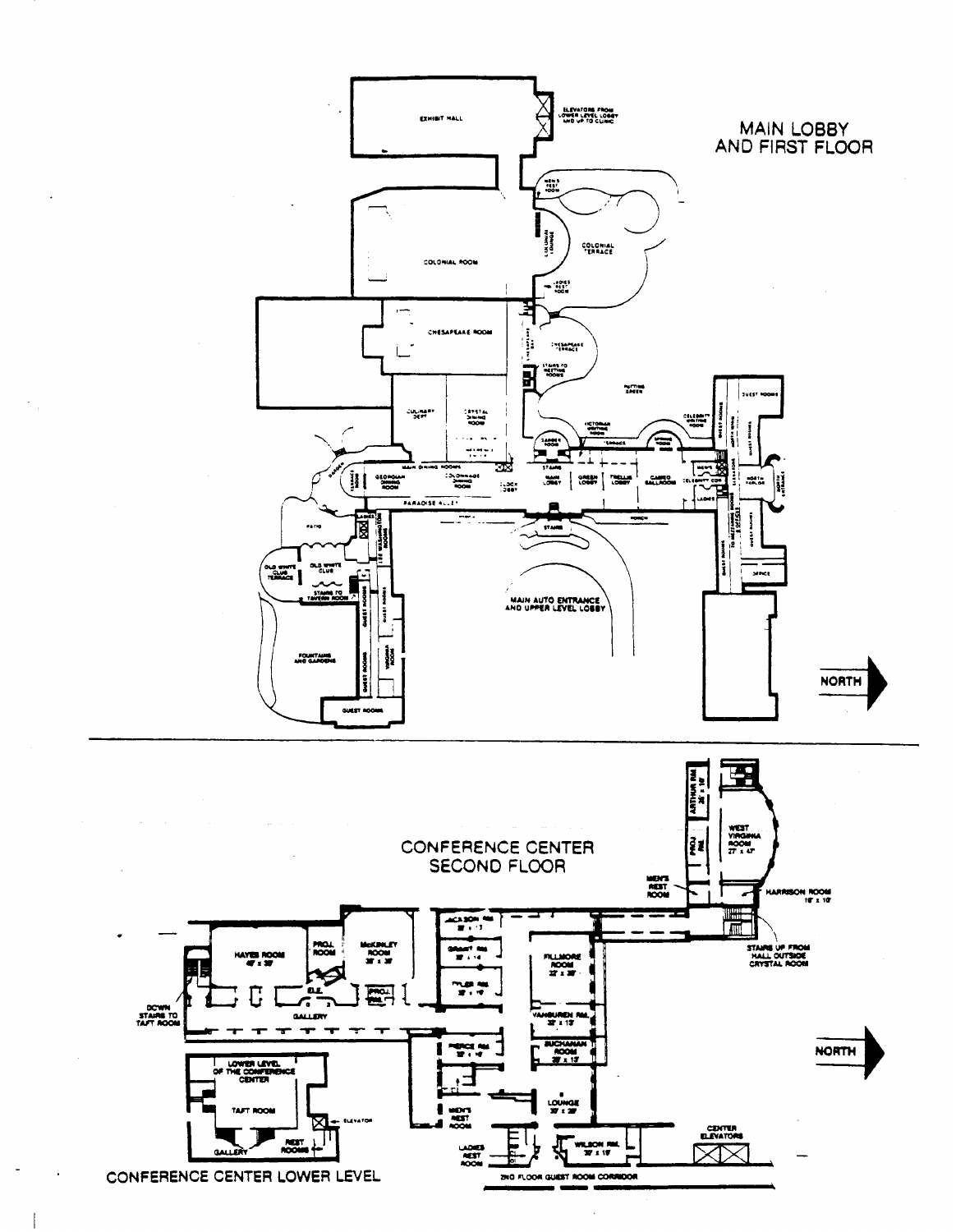